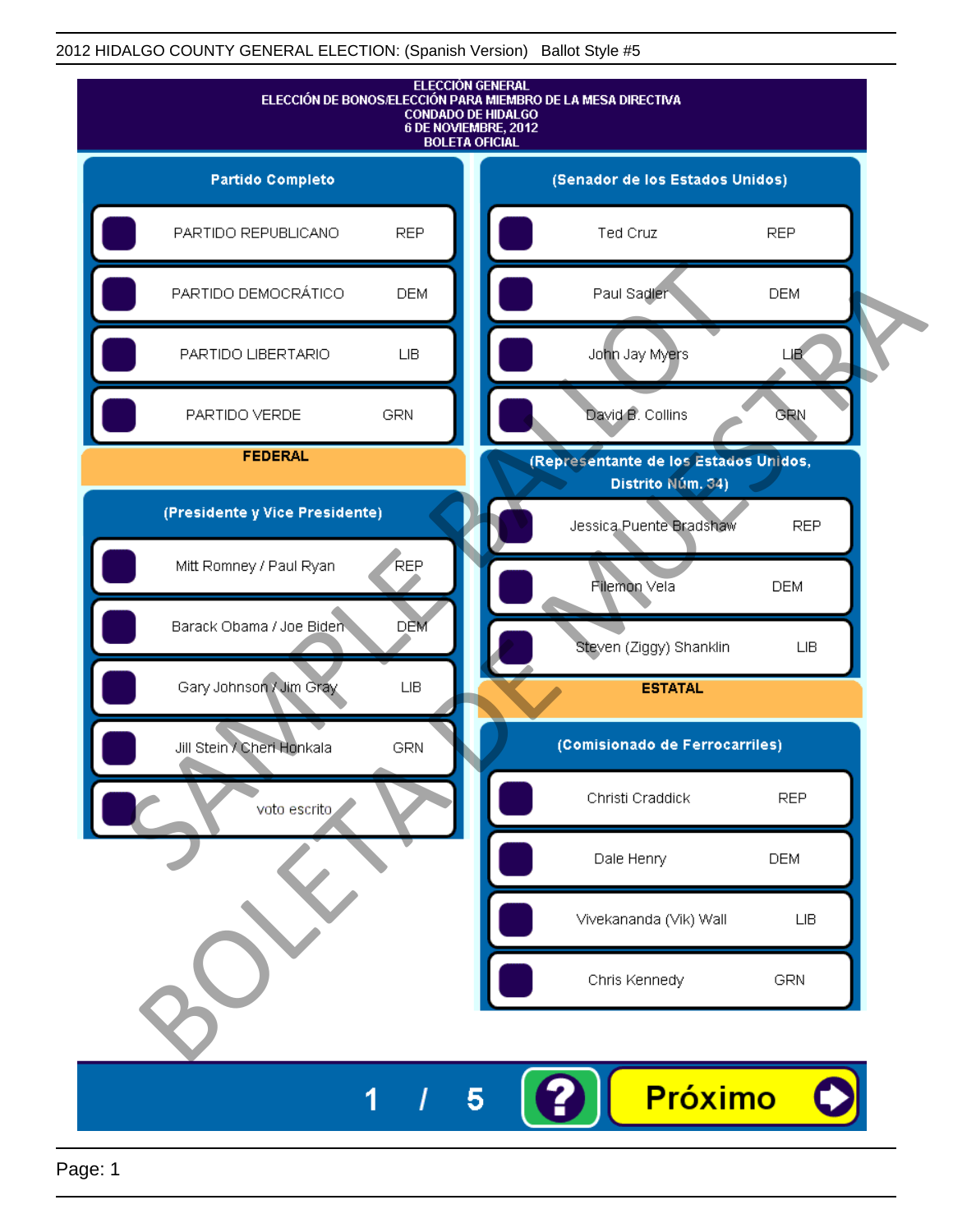

Page: 2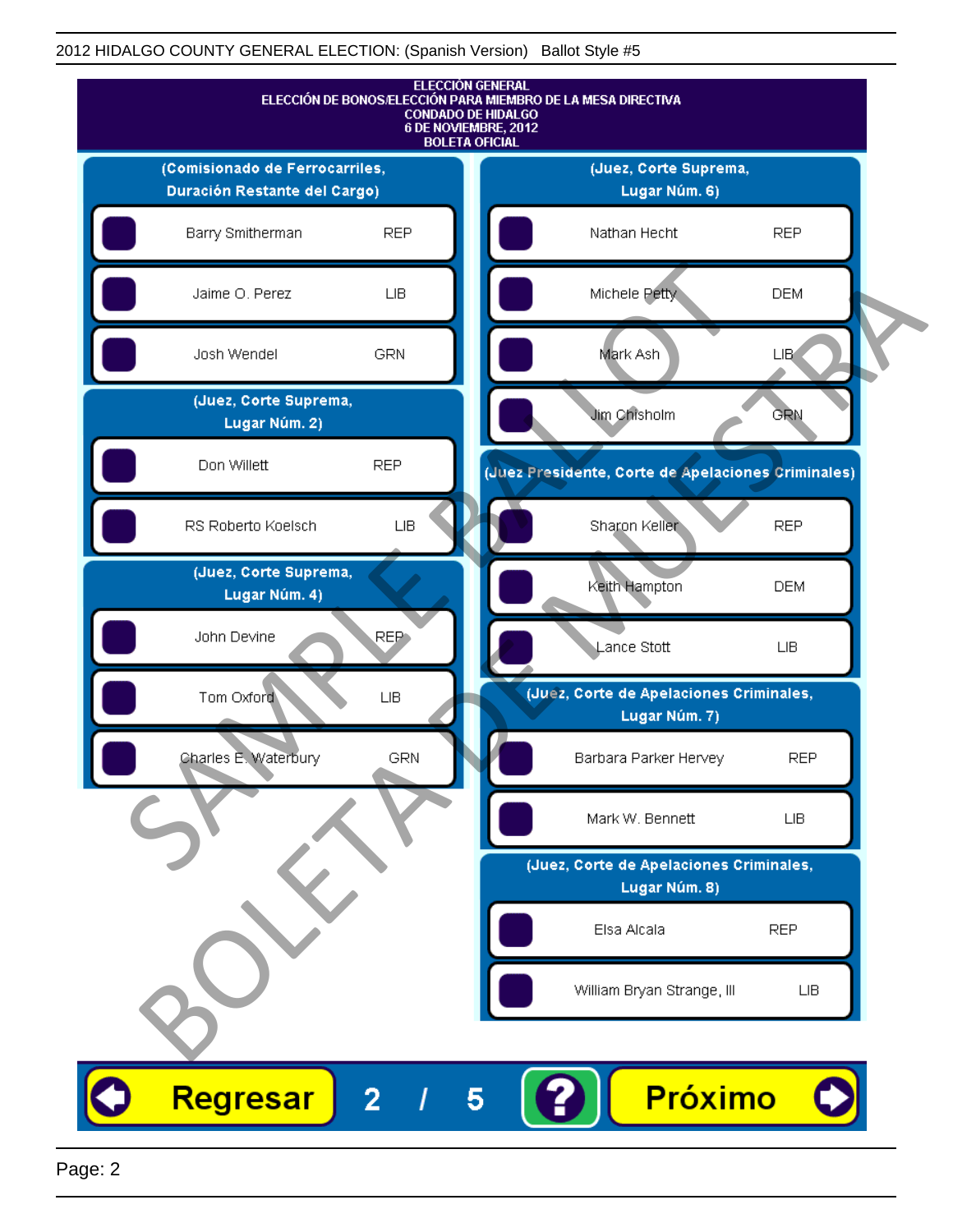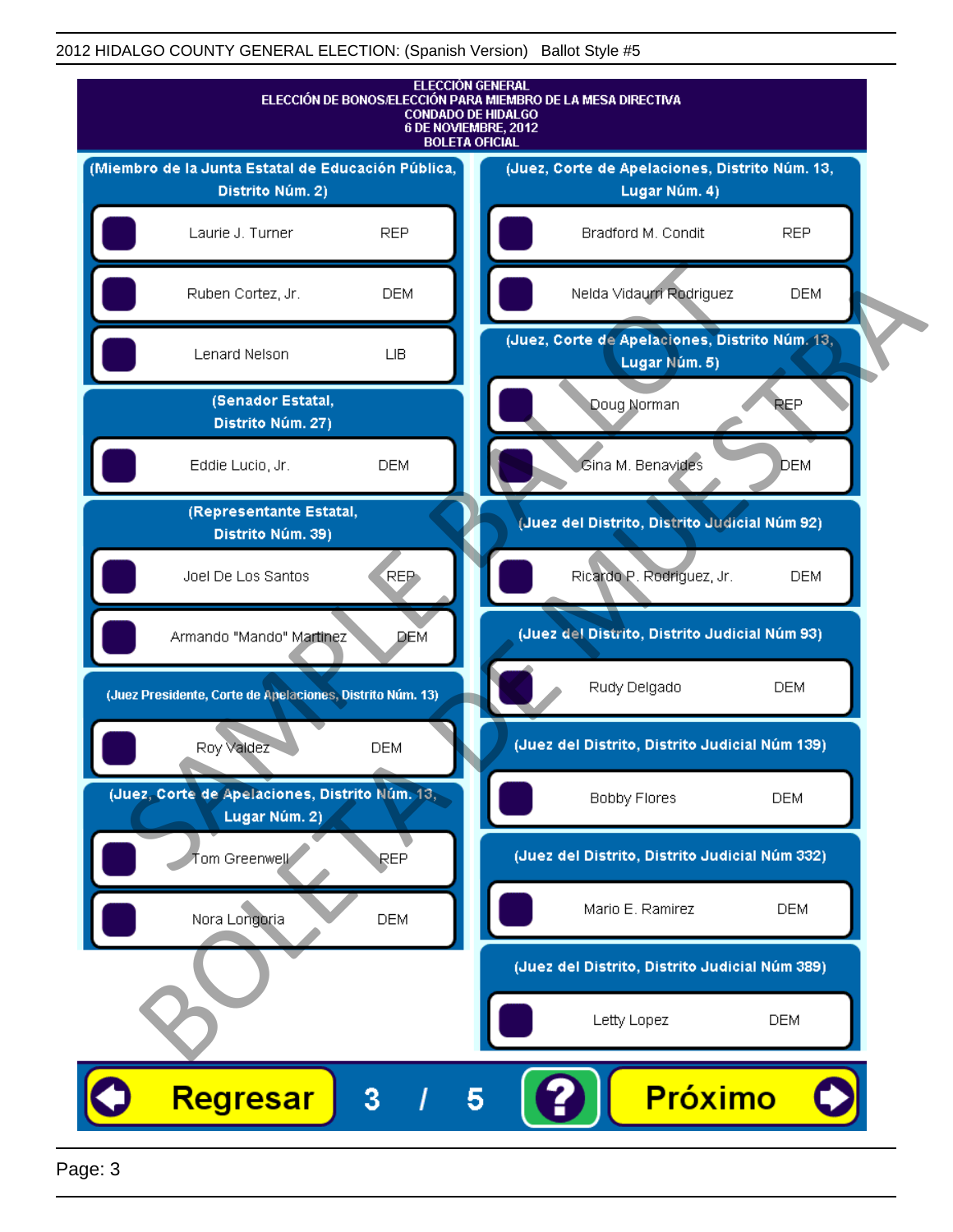

Page: 4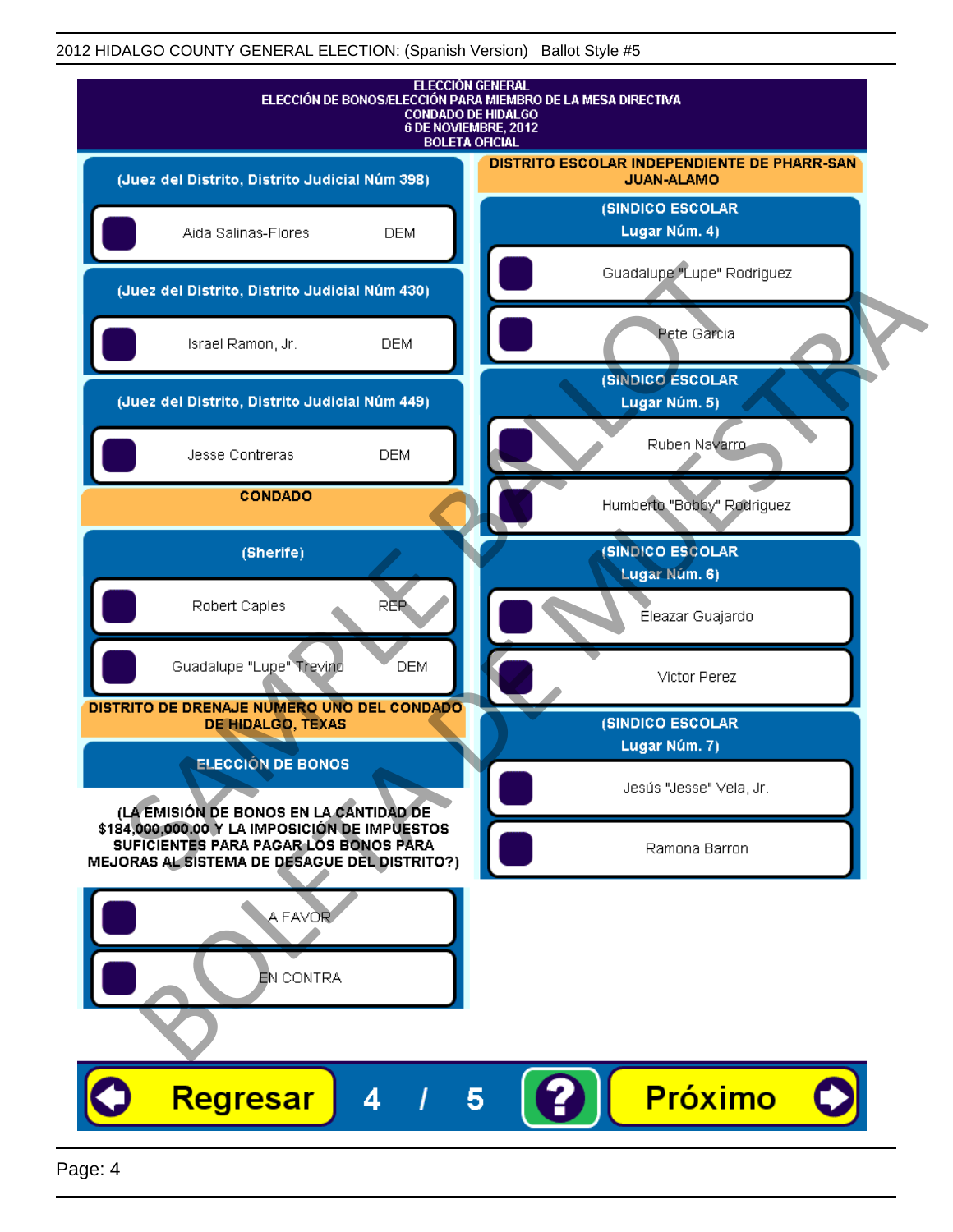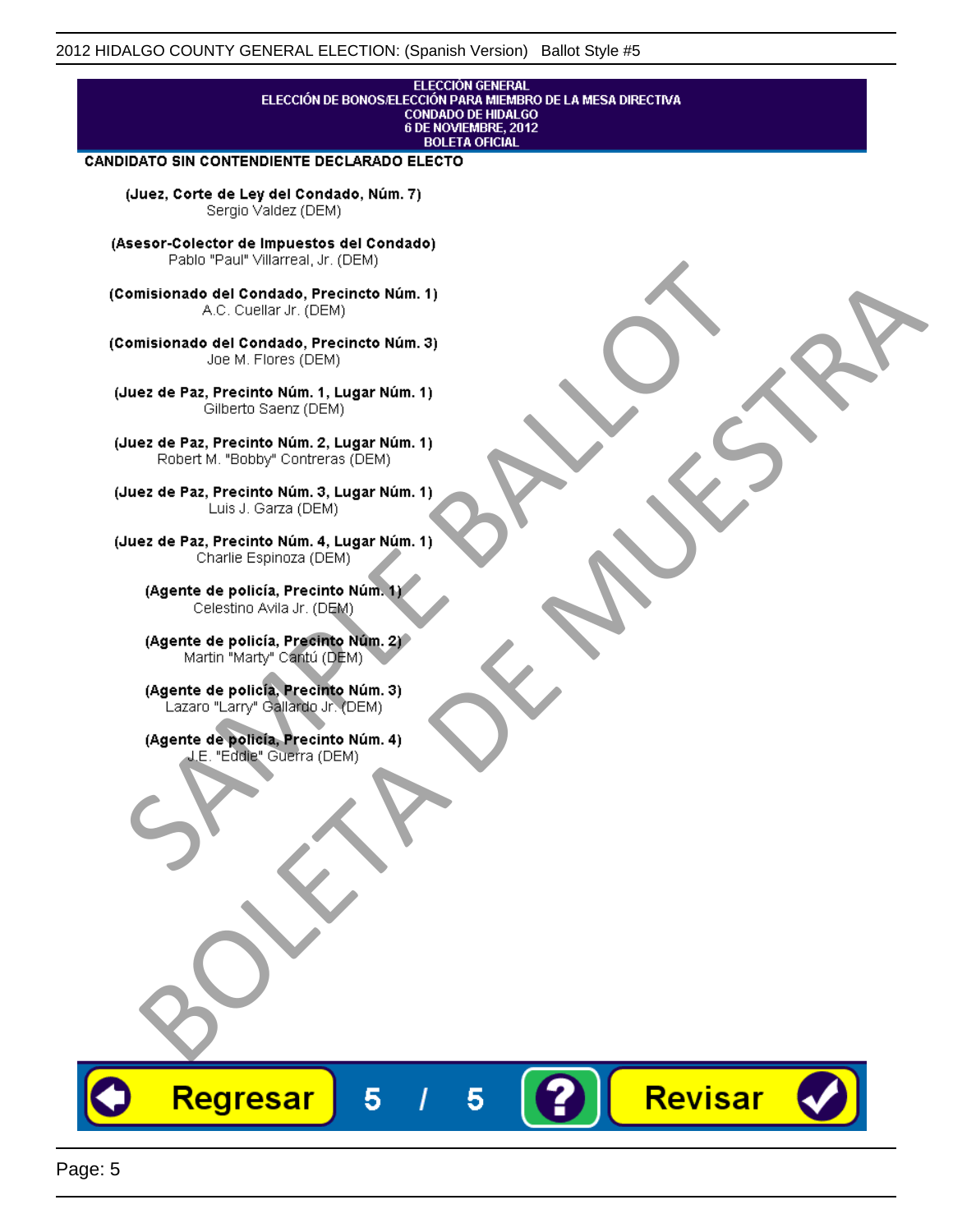# Resumen de instrucciones para la boleta electoral.

Presione el nombre del candidato o el título de la contienda para volver a la contienda.

El botón Votar se iluminará

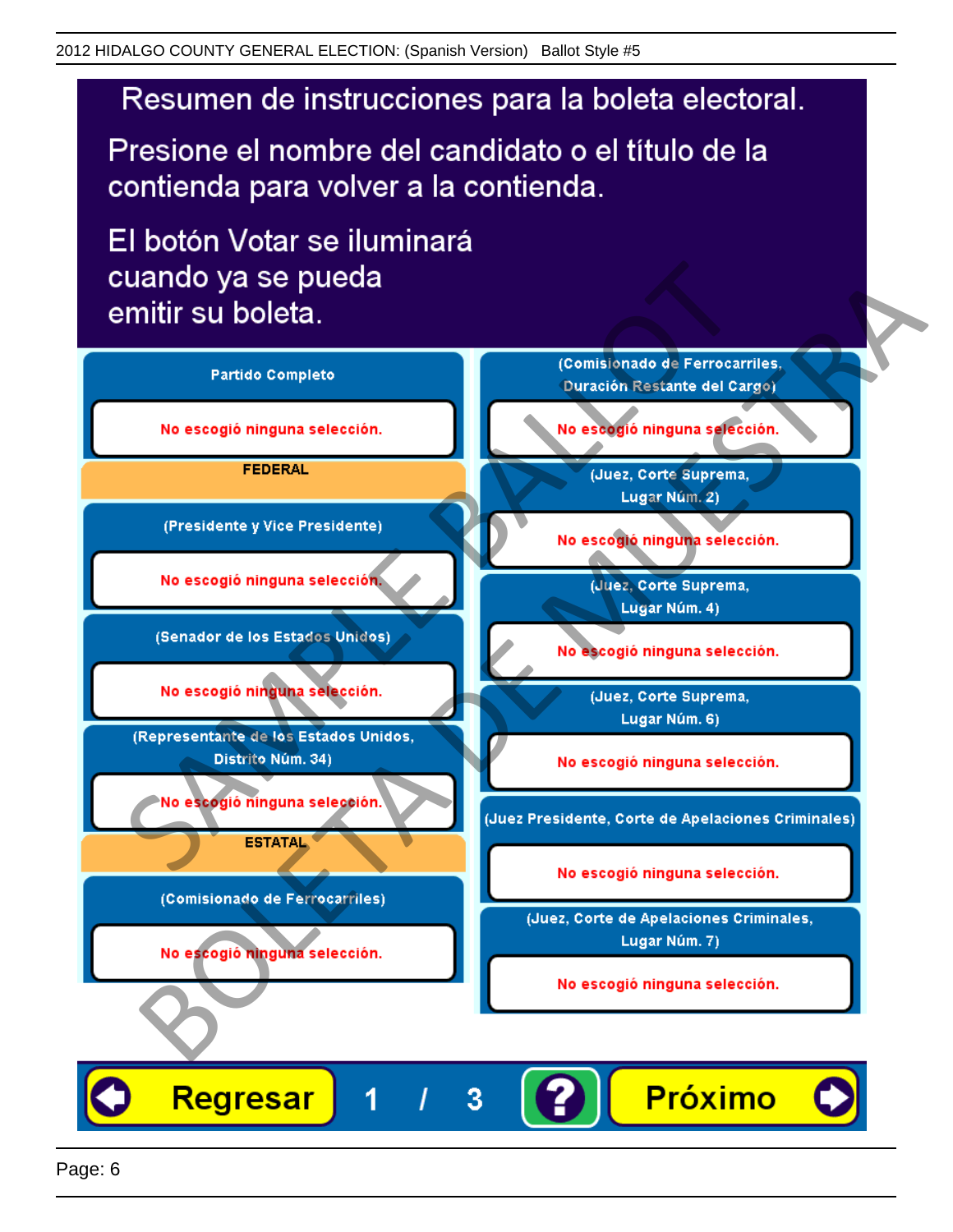# Resumen de instrucciones para la boleta electoral.

Presione el nombre del candidato o el título de la contienda para volver a la contienda.

El botón Votar se iluminará